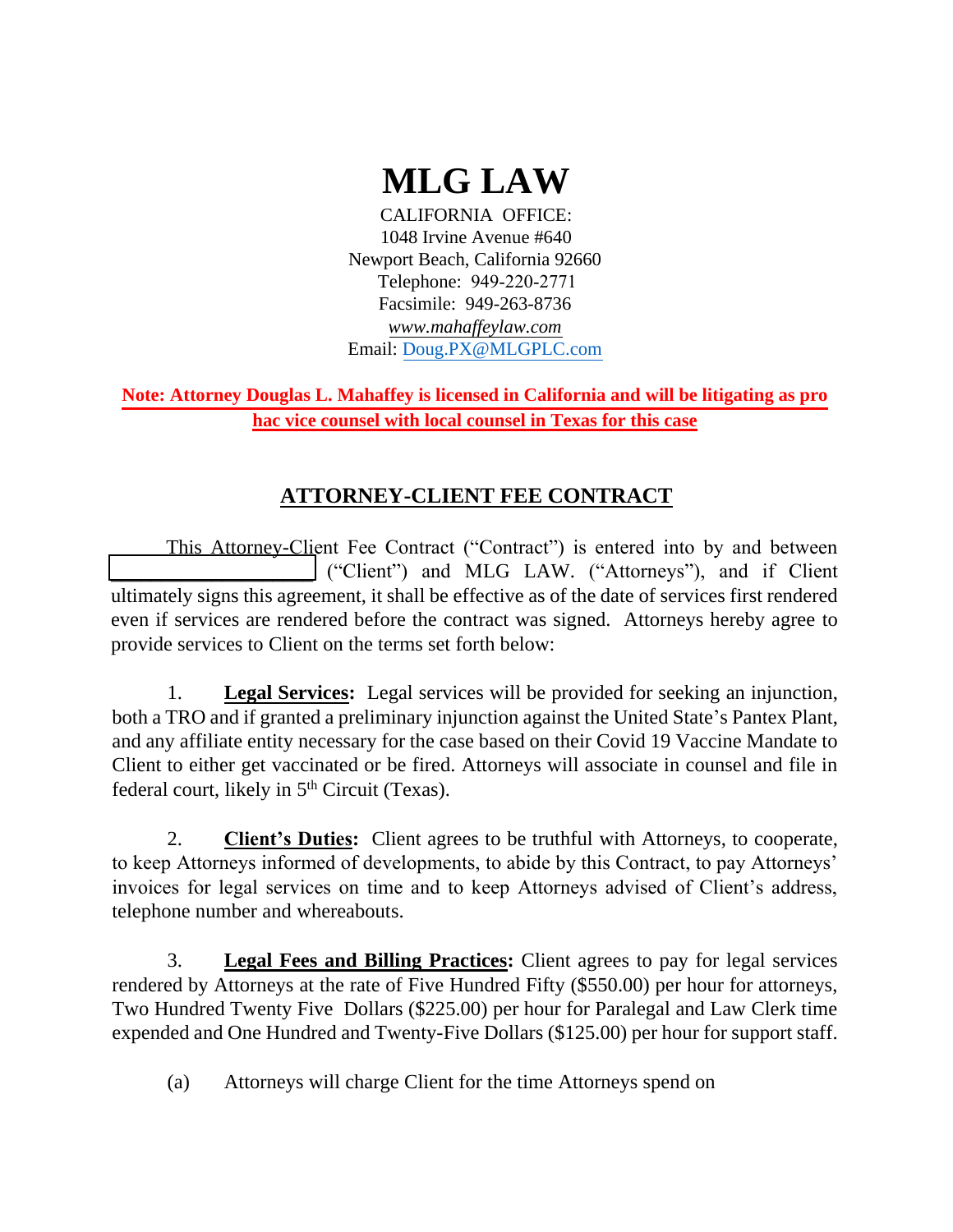#### **2** | P a g e

telephone calls relating to Client's matter, including calls with Client, opposing counsel, or court personnel. Attorneys will charge for waiting time in court and elsewhere and for travel time, both local and out of town.

(b) Client has paid to Attorneys a \$500 (Five Hundred Dollars) retainer to be applied towards attorneys' fees and costs incurred on Client's behalf. Attorney and Client agree that for all fees and costs incurred, Client will not be liable for more than \$1,500 for combined fees and costs, and attorney agrees that Client may make the two additional \$500 a month payments on a monthly basis starting the first month after client has made their initial \$500 deposit. Attorney agrees that under no circumstances will the out-of-pocket cost to any Pantex Employee be more than \$1,500 paid over 3 months, and that in the event that there are charges or fees assessed to client above their allocated \$1,500, all fees and costs above \$1,500 that would otherwise be allocated to client, calculated by the number of clients divided into the total bills, will be paid by other client deposits or donation sources.

(c) The intent of client payments, when joined with the other Pantex clients, is to fund a group retainer of \$50,000 a month for three months. Client and attorney agree that other client deposits or donation sources may be used to meet the monthly retainer funding obligation.

(d) To the extent that other client deposits or donation sources offset any of the monthly retainer obligations, or the overall retainer obligations (\$150,000 in total), Client's monthly payment obligations will be calculated using the following formula, while making reasonable adjustments thereto based on changes in other client deposits or donation sources:

 $\emph{Total Client obligation} =$  $\$150,\!000$   $-$  other client deposits or donation sources Greater of 100 or total number of clients in Pantex group

*Initial Client Obligation*  $= $500$ 

Month  $2 \& 3$  Client obligation  $=$ Total Client Obligation — \$500 2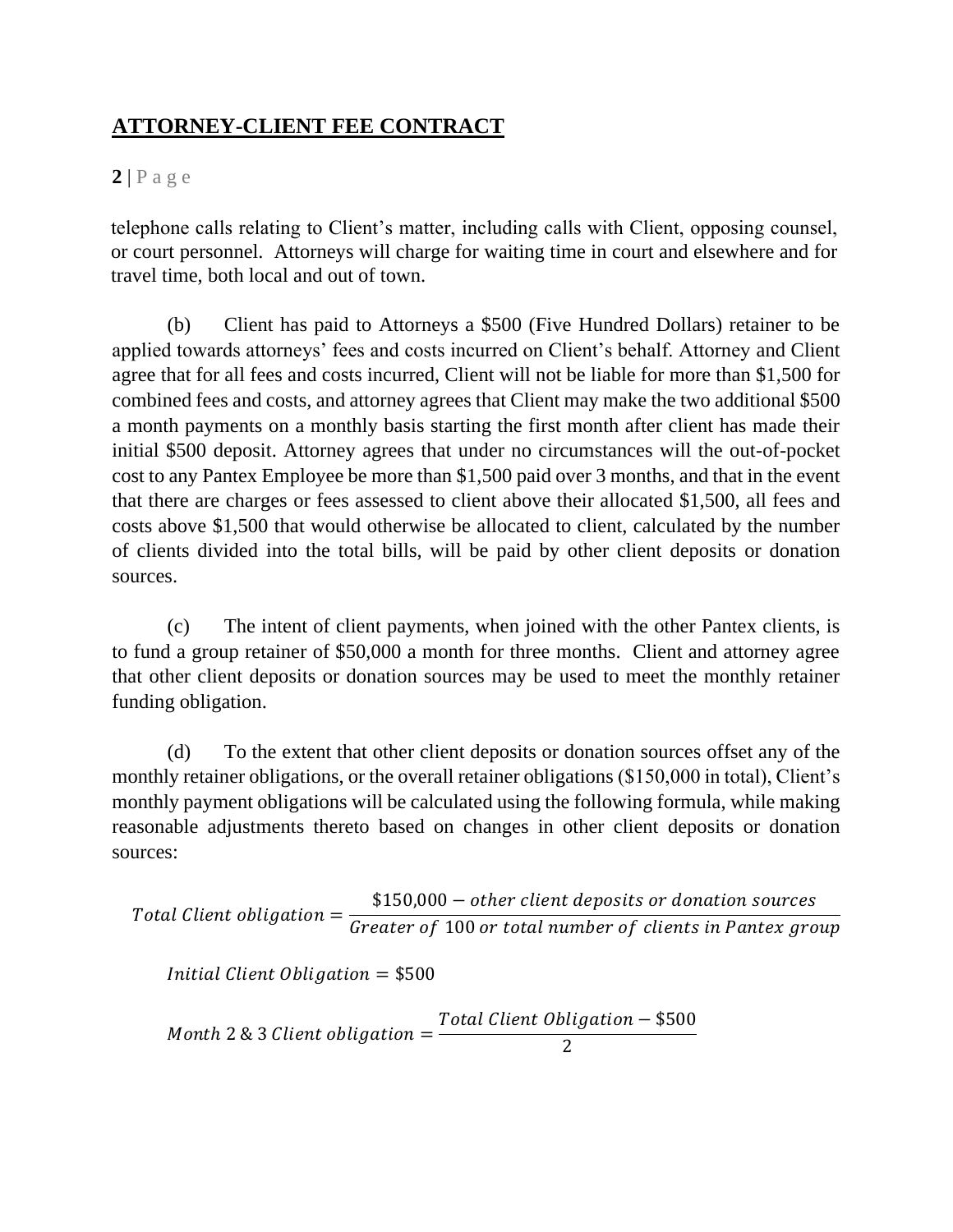**3** | P a g e

(e) No appeal, civil claims, or other legal proceedings other than the seeking of a TRO and or Preliminary Injunction not directly arising out of the same case will be provided unless the parties otherwise agree, although Attorney reserves all rights to recover in quantum meruit for any services requested by Client and Provided by attorney, even if not specifically covered by this agreement.

#### 4. **Costs and Other Charges:**

(a) All other costs specifically related to Client's account will be either advanced by Attorneys and billed to Clients' account but will not cause the total to the client obligations to exceed \$1,500. These include all costs and expenses incurred by Attorneys, including, but not limited to, process servers' fees, fees fixed by law or assessed by Courts or other agencies, Court reporters' fees, notary fees, long distance telephone calls, facsimile charges, messenger and other document retrieval/delivery fees, a one-time open file fee of \$25.00, postage, in-office photocopying at .10¢ per page, parking, Mileage at standard IRS mileage rate [at present (.5854 per mile)], investigation expenses, consultants' fees, expert witness fees and other similar items. Photocopy jobs over 200 pages may be sent outside to a professional copy center. Said costs shall also be deducted from the retainer set forth above.

(b) For any costs that are not advanced by Attorneys, Attorneys will forward the invoices to Client and Client shall pay the invoice directly to the vendor.

(c) **Billing Statements:** Attorneys shall send Client's periodic statements for fees and costs incurred. At Attorney's option, statements may be sent weekly, bimonthly, monthly, or other periodic basis

5. **Lien:** Client hereby grants to Attorneys a lien on any and all claims or causes of action that are the subject of Attorneys' representation under this Contract. Attorneys' lien will be for any sums due and owing to Attorneys at the conclusion of Attorneys' services. The lien will be attached to any recovery Client may obtain, whether by arbitration award, judgment, settlement or otherwise.

6. **Discharge and Withdrawal:** Attorneys may withdraw with Client's consent or for good cause. Good cause includes Client's breach of this Contract, Client's refusal to cooperate with Attorneys or to follow Attorneys' advice on a material matter or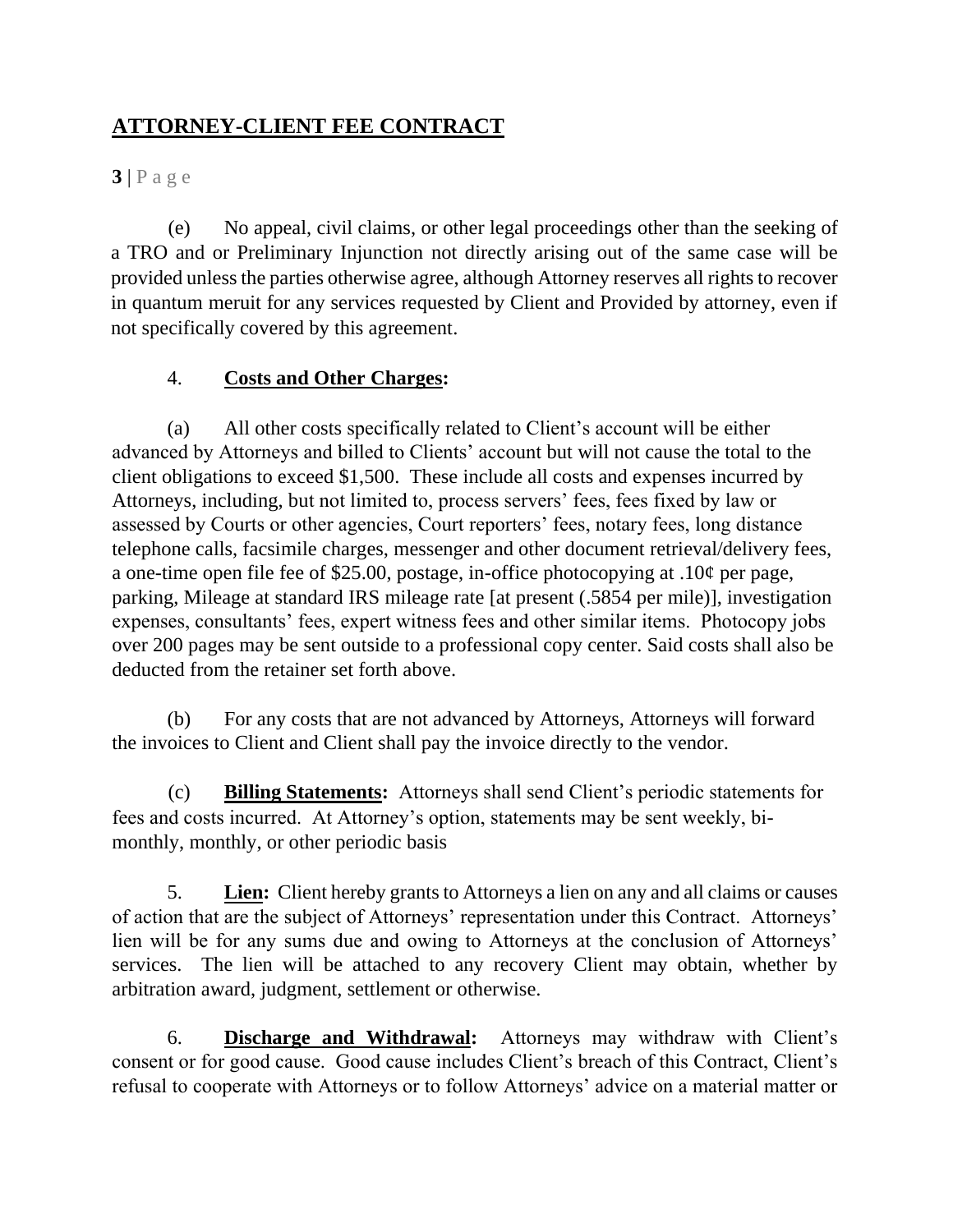### **4** | P a g e

any other circumstance that would render Attorneys' continuing representation unlawful or unethical.

7. **General Provisions:** No dismissal or settlement shall be made without the consent of both Attorneys and Client.

(a) Client grants to Attorneys the power of attorney to do all things necessary, in Attorneys' judgment, to prosecute this matter on Client's behalf.

(b) In the event that Client is incapacitated or cannot be located after reasonable efforts, Client hereby grant to Attorneys the power of attorney to effect settlement and to affix Client's signature to any document relating to this matter, including but not limited to, authorizations, repair estimates, drafts, checks and/or contracts including Release of Liability; and to deposit any monies received into Attorneys' Client's Trust Account and make proper disbursements therefrom.

8. **Conclusion of Services:** When Attorneys' services conclude, all unpaid charges become immediately due and payable. After Attorneys' services conclude, Clients shall have six (6) months in which to request possession of Client's file. Client acknowledges and agrees that, after the six (6) month period, Attorney shall have the right to destroy or dispose of Client's file without any further notification to Clients. Attorneys will, upon Client's request, deliver Client's file to Client, along with any of Client's funds or property in Attorneys' possession.

9. **Disclaimer of Guarantee:** Nothing in this contract and nothing in Attorney's statements to Client will be construed as a promise or guarantee about the outcome of any of the Client's matters. Attorneys make no such promises or guarantees. Attorneys' comments about the outcome of Client's matters are expressions of opinion only.

10. **Effective Date:** This Contract will take effect when Client has performed the conditions stated in paragraph 1, but its effective date will be retroactive to the date Attorneys first provided services for Client.

### 11. *IMPORTANT*: **YOU ARE OBLIGATED TO NOTIFY THIS FIRM IN WRITING OF ANY DISCREPANCIES OR OBJECTIONS TO ANY BILLING**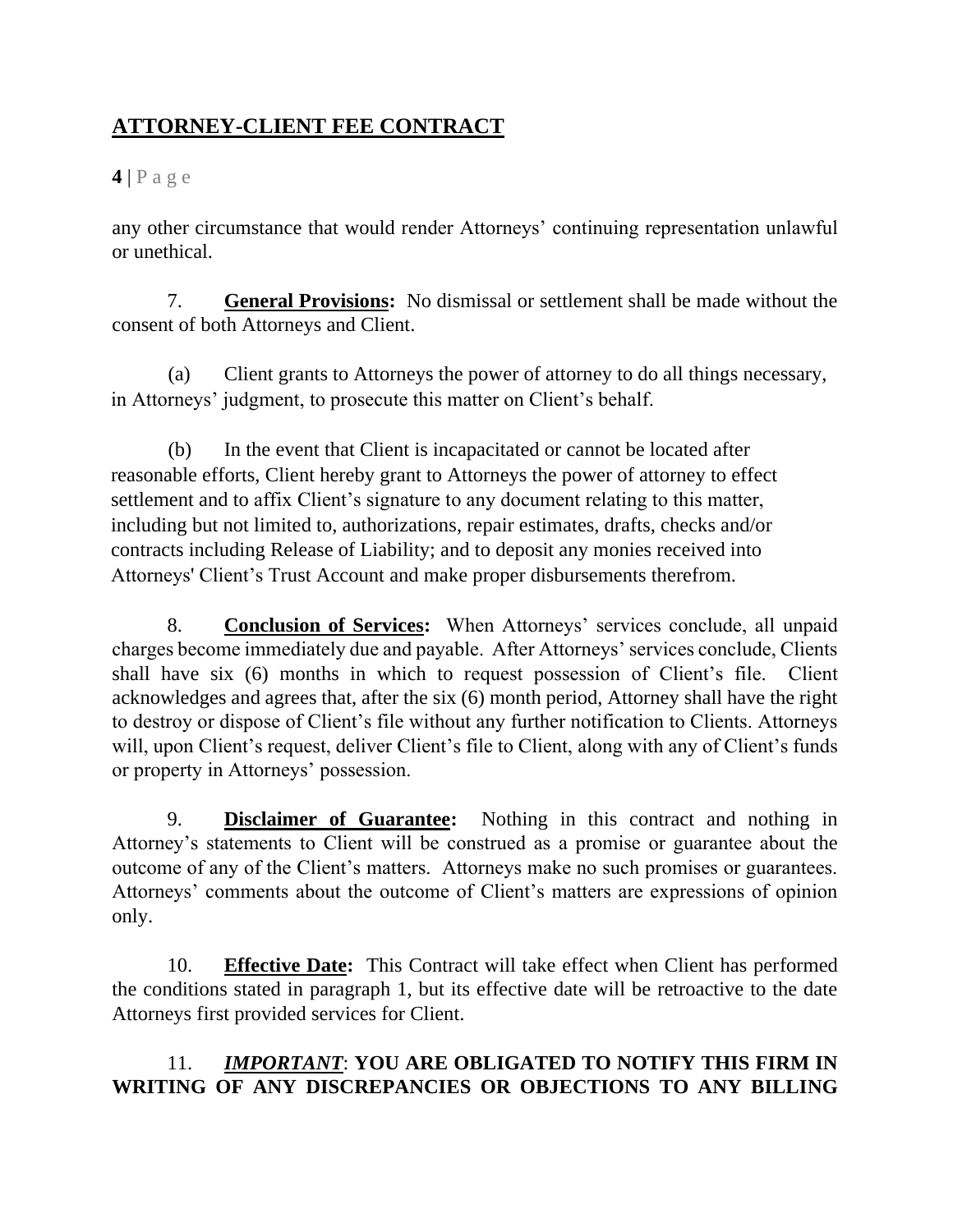**5** | P a g e

**STATEMENT OR ANY MATTER CONTAINED THEREIN. IN THE EVENT THAT YOU DO NOT NOTIFY THE FIRM IN WRITING WITHIN THIRTY (30) DAYS OF THE DATE OF THE BILLING STATEMENT, YOU WAIVE ANY AND ALL RIGHTS TO CHALLENGE ANY MATTER CONTAINED IN OR RELATED TO THE BILLING STATEMENT, AND YOU WAIVE THE RIGHT TO CHALLENGE THE REASONABLENESS OF ALL CHARGES AND EXPENSES THEREIN.** 

12. **Client Acknowledgment:** Client acknowledges having read all of the terms and conditions set forth in this Agreement and that Client fully understands and agrees to same.

13. **Copy Received by Client:** Client acknowledges receipt of a copy of this Agreement concurrently with Client's execution thereof.

**[signature page follows]**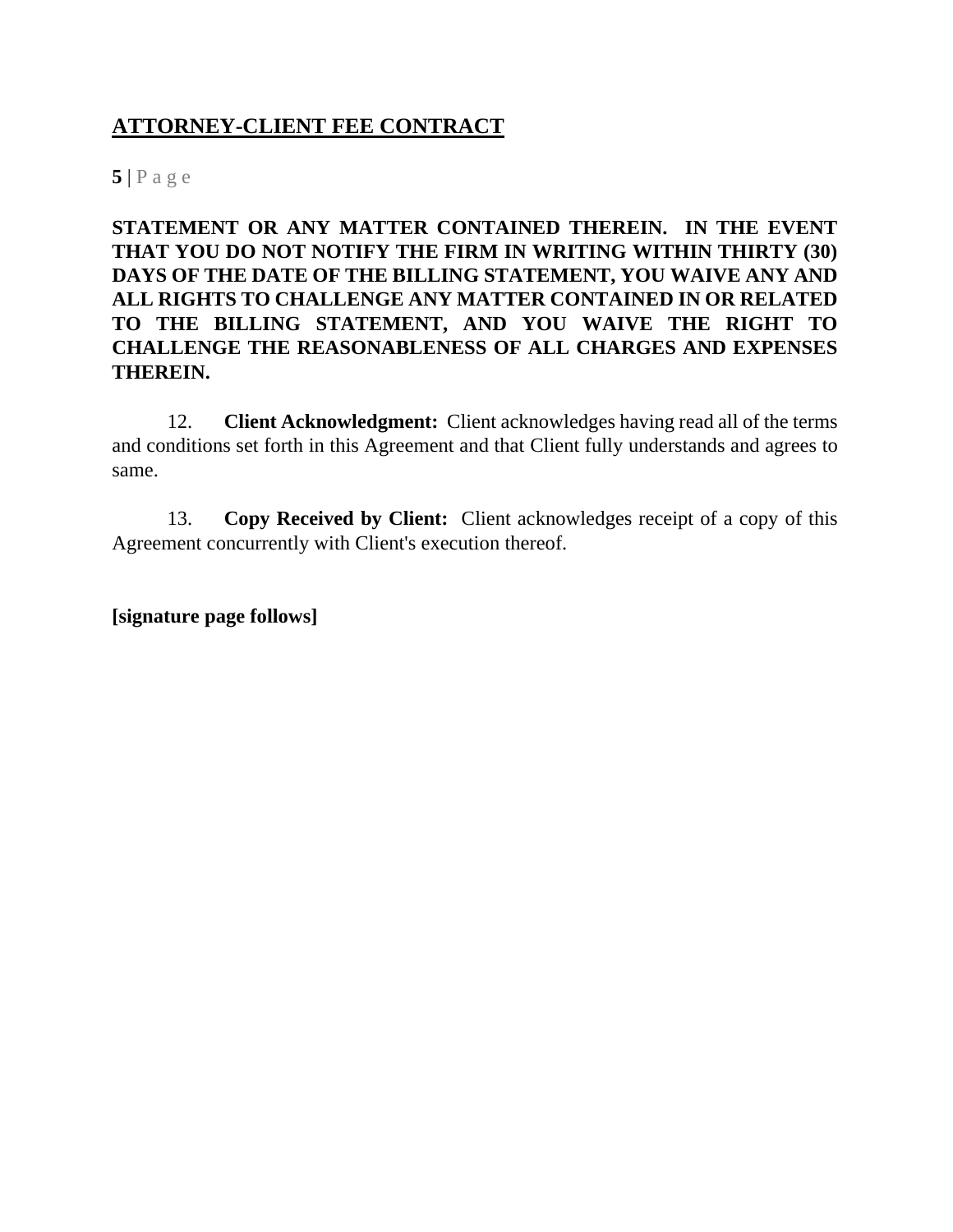**6** | P a g e

**WHEREFORE,** this Agreement is entered into as of the date set forth below.

#### **MLG LAW A PROFESSIONAL CORPORATION**

| DATE: | By:<br>Douglas L. Mahaffey, Esq.                                                                                                                                                                                                                                         |
|-------|--------------------------------------------------------------------------------------------------------------------------------------------------------------------------------------------------------------------------------------------------------------------------|
|       |                                                                                                                                                                                                                                                                          |
|       | ("Client") have read and understand the<br>foregoing terms and have agreed to them, as of the date Attorneys first provided services.<br>If more than one party signs below, each agrees to be liable jointly and severally, for all<br>obligations under this Contract. |

|  | Dated: October 22, 2021 |  |  |
|--|-------------------------|--|--|
|--|-------------------------|--|--|

| Dated: October 22, 2021 | By:                  |
|-------------------------|----------------------|
|                         | Address <sub>L</sub> |
|                         | Email                |
|                         | Phone Number         |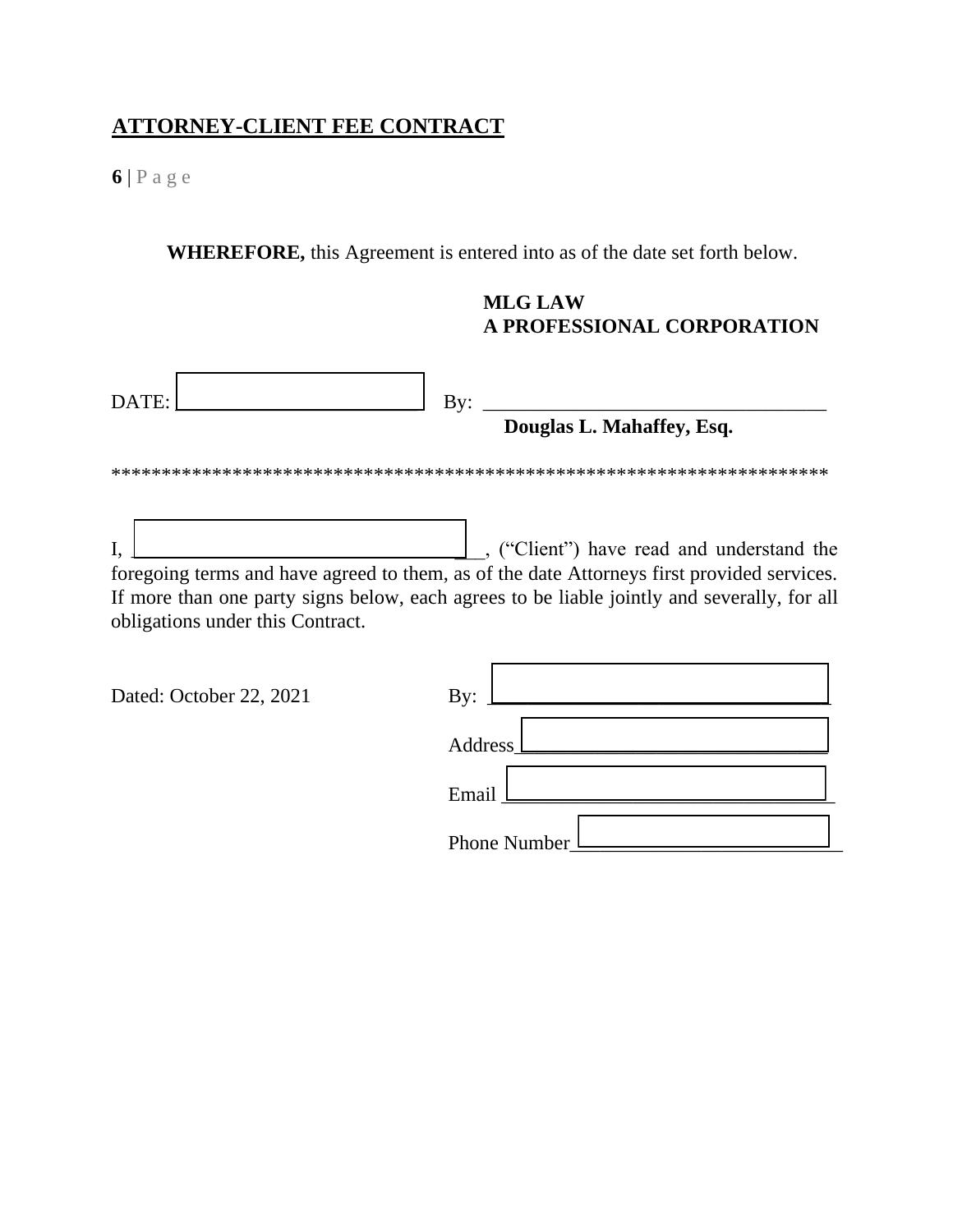**7** | P a g e

#### **CONFLICT OF INTEREST WAIVER**

Douglas L. Mahaffey has advised <u>Lessengen and the set of the set of the set of the set of the set of the set of</u> representation the professional rules of conduct require the attorney to explain and receive a written waiver of actual or potential conflicts of interest that could arise.

This rule of professional conduct as set forth in the federal rules and in California state as follows:

A member shall not, without the informed written consent of each client:

(1) Accept representation of more than one client in a matter in which the interests of the clients potentially conflict; or

(2) Accept or continue representation of more than one client in a matter in which the interests of the clients actually conflict; or

(3) Represent a client in a matter and at the same time in a separate matter accept as a client a person or entity whose interest in the first matter is adverse to the client in the first matter.

CA Rule 3-300 requires that the client be "advised in writing that the client may seek the advice of an independent lawyer of the client's choice and is given a reasonable opportunity to seek that advice" when presented with a potential conflict waiver.

Douglas L. Mahaffey ("Attorney") has advised that in theory their co-plaintiffs from Pantex Plant could have different interest then them.

The first concept is there could be a "goal of the case" conflict that arises in the future over each clients' desire for an outcome. One may want to settle, one may say no settlement, take it all the way to trial. The Professional Rules of Conduct compel an attorney have its loyalty to each client, and in a group action or class action, not any one individual.